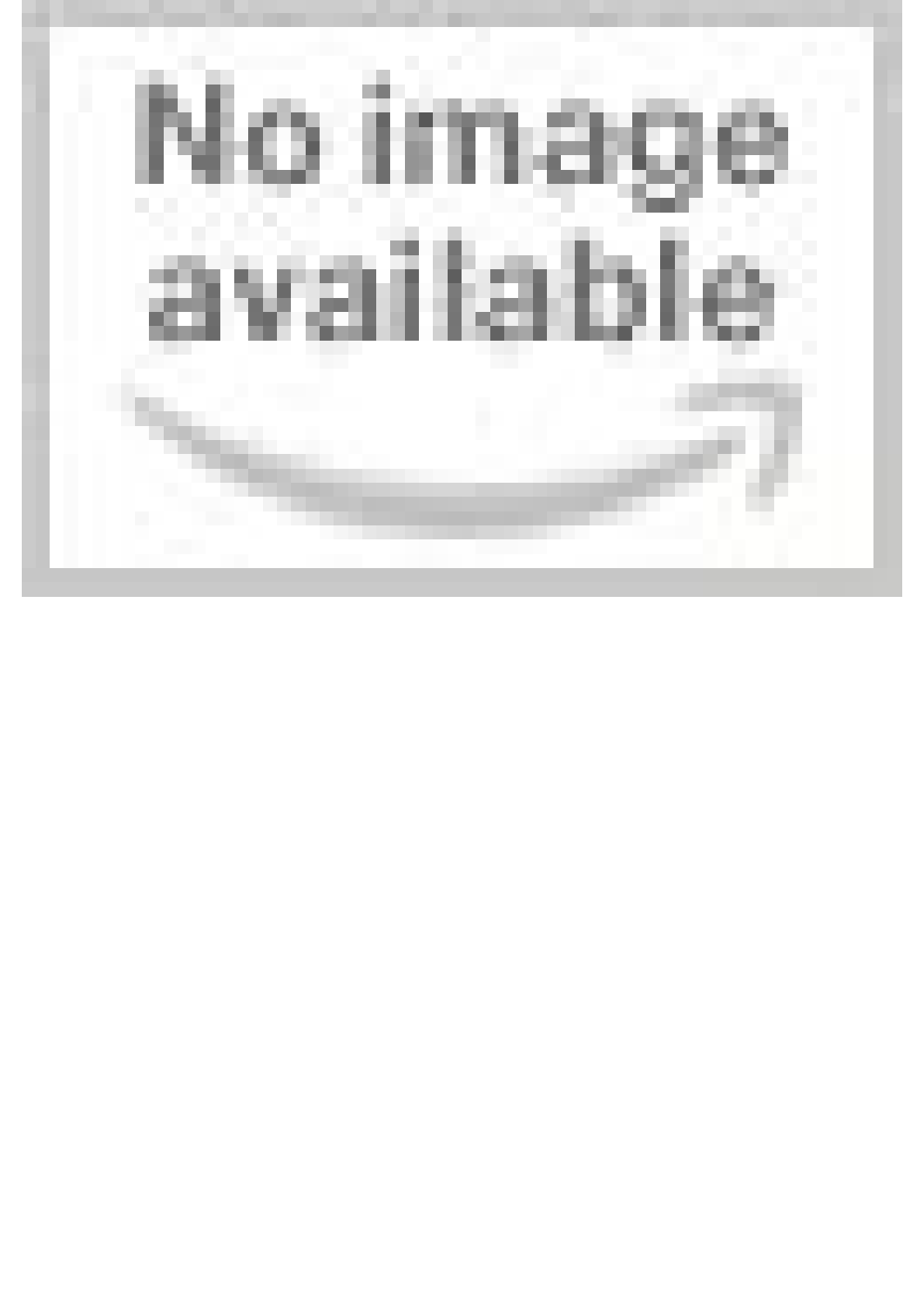*Magdi S. Mahmoud*

## **Decentralized Control and Filtering in Interconnected Dynamical Systems**

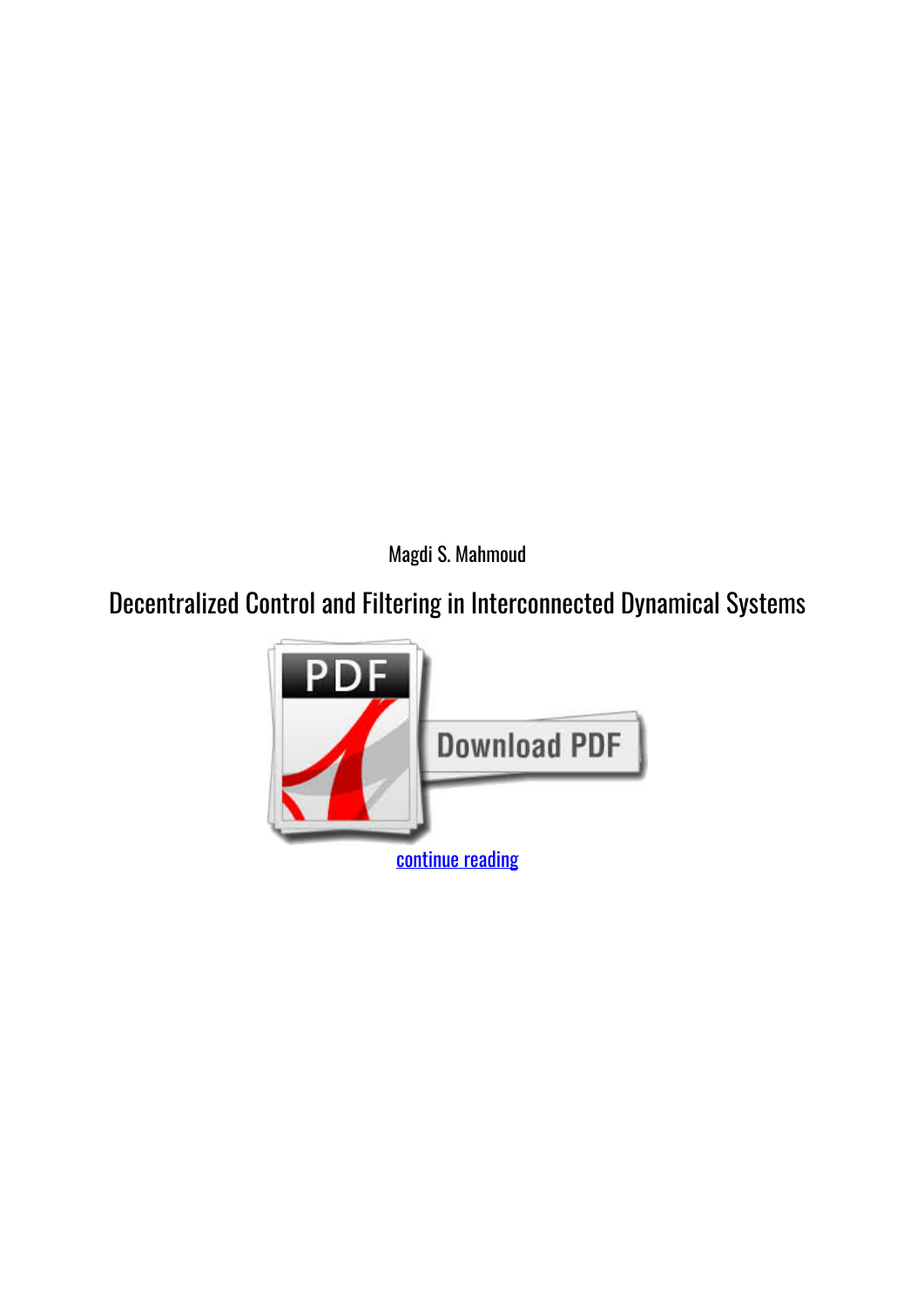Based on the many approaches available for coping with large-level systems (LSS), Decentralized Control and Filtering in Interconnected Dynamical Systems supplies a rigorous framework pertaining to studying the analysis, stability, and control complications of LSS. Providing an overall evaluation of LSS theories, it addresses model order reduction, parametric uncertainties, period delays, and control estimator gain perturbations. It traces the improvement of research along three eras: Fundamental era where the simple conceptual frameworks, major ideas, and operational methodologies are laid down Contemporary era in which several of the workable methods and techniques are established and applied to many application areas Advanced era in which different high-level schemes and configurations are getting developed to meet up accelerated technological advancements Concentrating on robust, dependable, and/or resilient decentralized style methods based on linear matrix inequalities framework, the writer offers ideas for improvements to current techniques. Taking readers on a guided tour through LSS, the reserve examines recent developments and approaches and testimonials past methods and outcomes from a modern perspective. Drawing attention to key issues, the written text is supported by proofs, efficient computational methods, end-of-chapter problems, and around 1,300 equations. He addresses the dominating sources of difficulties because of dimensionality, information structure constraints, uncertainties, and time delays.



[continue reading](http://bit.ly/2Tge8Fv)